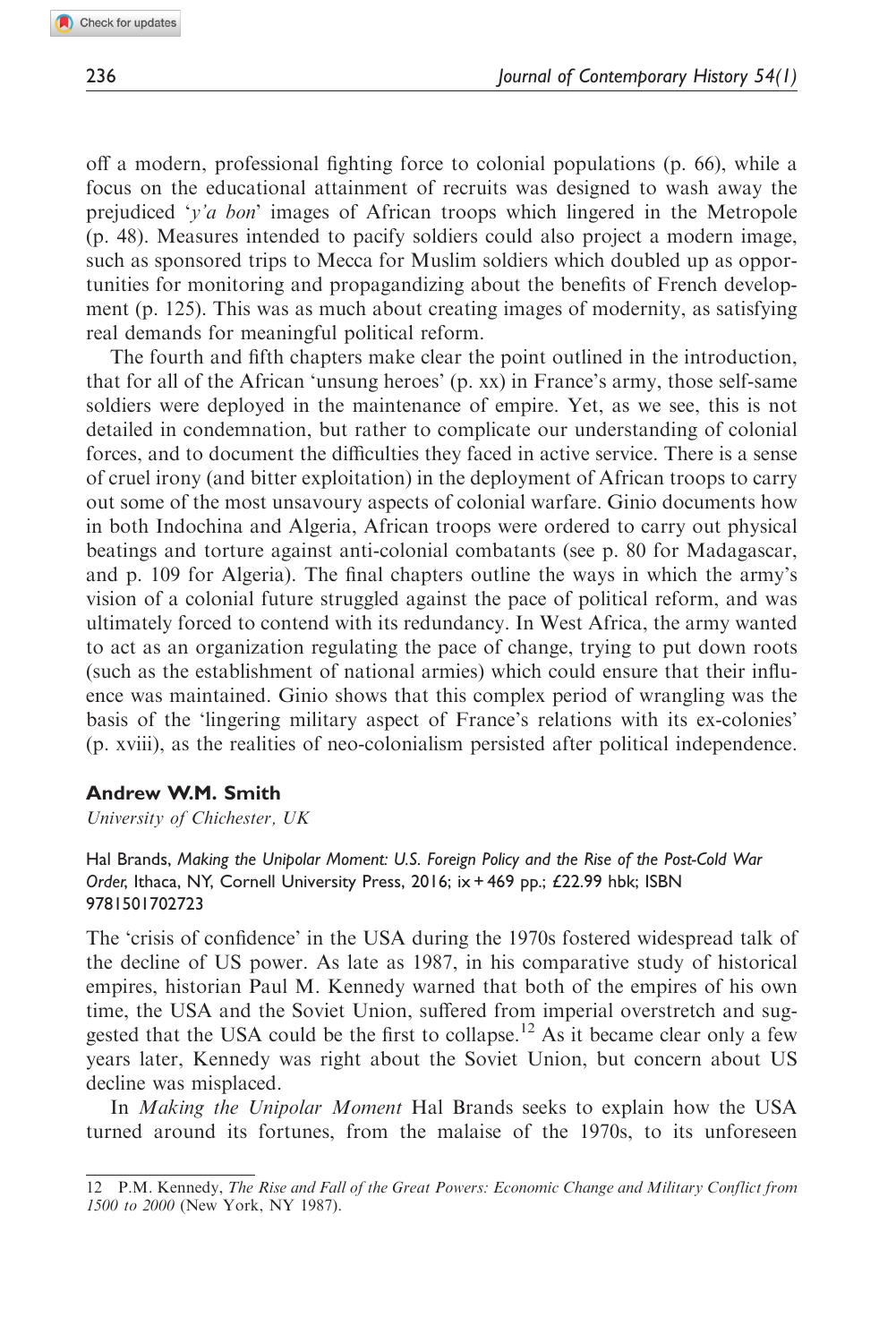global primacy in the post-Cold War world. On a broader level, the book is concerned with the relationship between structure and the strategic agency of policymakers in shaping international developments. Rather than offering yet another story of the end of the Cold War, Brands contends that the book takes 'a more holistic approach' (p. 4) that situates late superpower struggle in global changes such as international political economy, democratization, and terrorism. In other words, this is an extraordinarily ambitious book grabbling with a broad scope. Brands' main argument is that US resurgence was the result of the interaction between structure and strategy, as US policymakers harnessed favourable structural forces to their advantage to bring about the unipolar moment.

The bulk of the book focuses on the 1980s bookended by an opening chapter on the 1970s and a closing chapter on the emerging post-Cold War order under the George H.W. Bush administration. The four chapters on the 1980s adopt thematic frameworks to examine the relationship between US strategy and structural developments in the international environment. Chapter Two examines the transformation of superpower relations, with Brands emphasizing how the Reagan administration 'turned structural opportunity into successful strategy' (p. 117). Chapter Three investigates the global advances of democratization and how the Reagan administration, after an initial phase of scepticism, undertook a range of policies to advance the spread of democracy. Chapter Four traces the rise of neoliberalism in the international political economy and how the Reagan administration sought to advance this process by promoting free-market reforms and economic globalization. Providing the antithesis to the general narrative of developments favourable to the interests of the USA, Chapter Five details the rise of terrorism and Islamic fundamentalism in the Middle East and the failure of US policymakers to counter this trend.

Throughout the book, Brands points to the shortcomings of US statecraft, including how it sometimes inadvertently created new challenges further down the road. On balance, however, Brands' verdict on the performance of the US policymakers in question is positive. Brands clearly reveres the statecraft of the Reagan and Bush administrations, describing US strategy during their tenures as 'historically potent and perceptive' (p. 11). Undoubtedly, some scholars will take issue with such a positive assessment and point to the downsides of US foreign policy felt in many countries. To Brands' credit, however, Making the Unipolar *Moment* does not ignore the considerable human costs the USA brought about in places such as Central America.

Brands demonstrates how US strategy successfully shaped the international environment in areas where structural developments were favourable to US interests, but he points out that US strategy failed in the Middle East where structural changes worked against its interests. Ultimately, does this then indicate that policymakers can hope to harness favourable structures but are powerless in resisting unfavourable ones? In other words, might Brands be too optimistic on behalf of US policymakers' ability to shape international affairs?